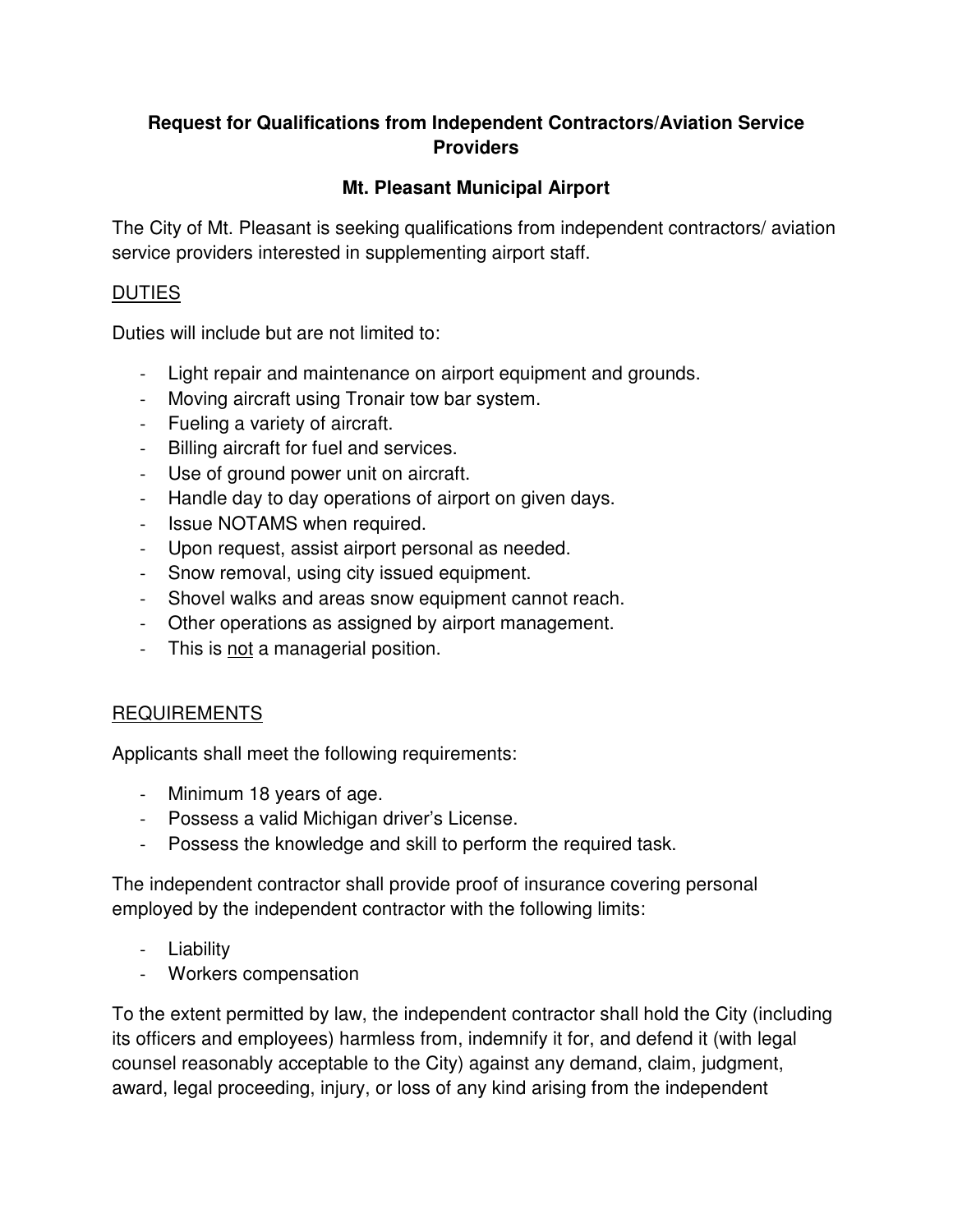contractor's services under the contract or any breach of the contract, unless caused by the willful misconduct or gross negligence of the City.

### INDEPENDENT CONTRACTOR

The successful applicant/ independent contractor selected is and for all purposes shall continue to be an independent contractor while performing the services under the contract. The independent contractor and each of its employees or agents, if any, are not employees, servants, or agents of the City. Neither the independent contractor nor its employees, if any, is entitled to any benefits associated with City employment. The independent contractor shall be solely responsible for withholding and paying federal, state, or local taxes on amounts the City pays to the independent contractor for services and for any insurance the independent contractor requires or benefits provided to any independent contractor employee.

# PAYMENT

The independent contractor will be paid hourly. He or she will be compensated \$12.00 per hour for time worked under the contract. Shall the need arise for work less than one hour, the independent contractor shall be compensated in minimum ½ hour increments. In order for the independent contractor to receive payment, he or she shall submit to the airport manager, a detailed invoice showing hours worked, and tasks completed. This submission shall take place every two weeks on a schedule to be designated at the onset of the contract. The independent contractor will work, at a minimum, 16 hours a week.

# **Submittal Instructions**

The City of Mt. Pleasant staff will review all qualification packages submitted for contracted services for the Mt. Pleasant Municipal Airport. To be considered a qualified applicant, five copies of the proposal package must be submitted in a sealed envelope and clearly marked RFQ Airport Contracting Services, and received by the City of Mt. Pleasant at the clerk's office, address listed below, by 1:30 pm on Tuesday, June 3, 2014. Proposal packages must be mailed or delivered to the following address:

> City Clerk's Office 320 West Broadway Street Mt. Pleasant, MI 48858-2447 (989) 779-5361